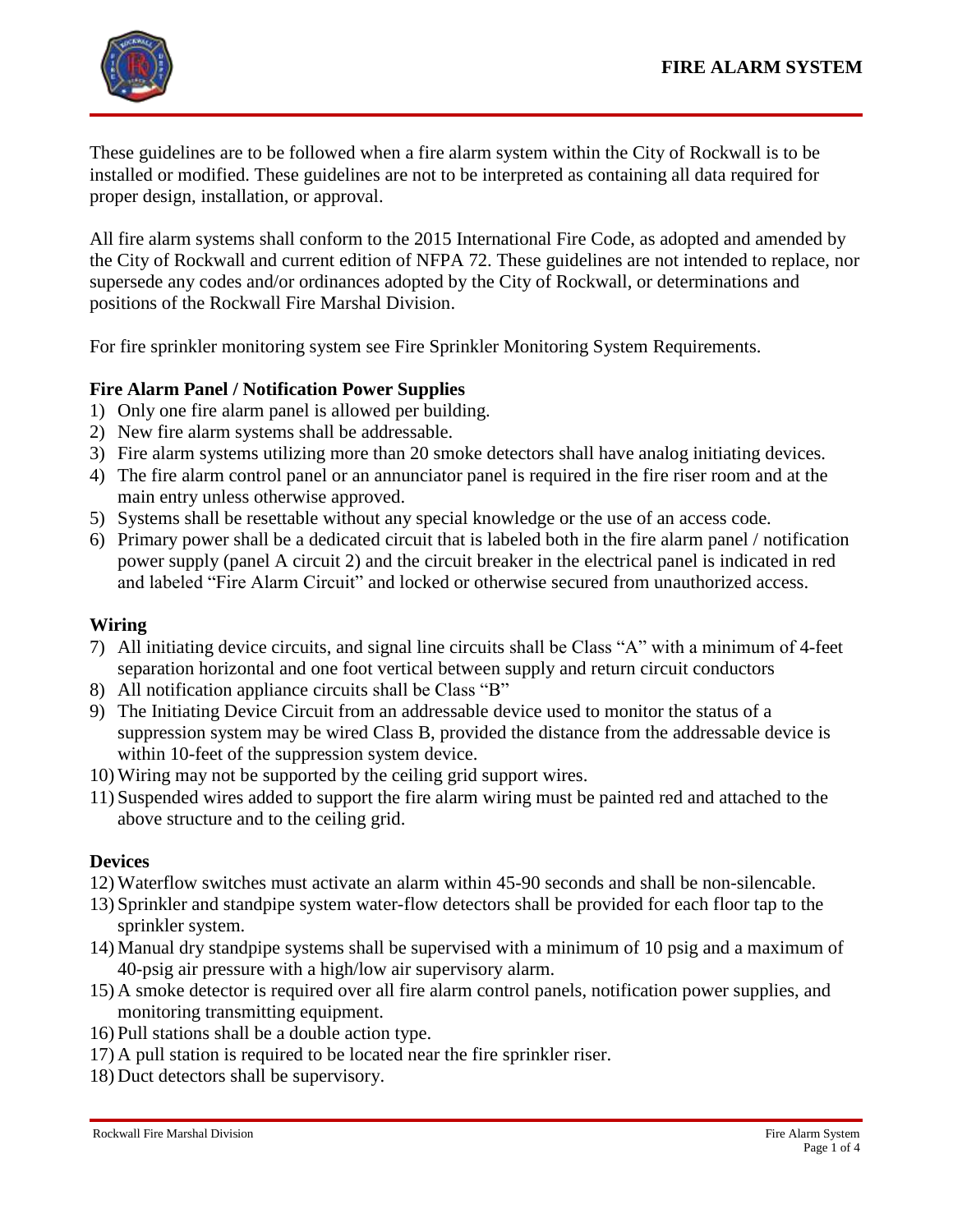

- 19) Duct detectors shall be provided a remote reset switch with LED accessible from the floor without a ladder, or have the ability to reset the duct detector from the fire alarm panel.
- 20) Tamper switches shall be individually addressed and labeled to match the description that is programmed in the fire alarm control panel. (Example: Tamper 1)
- 21) All valves controlling the water supply for automatic sprinkler systems, pumps, tanks, water levels and temperatures, critical air pressures, and water-flow switches on all sprinkler systems shall be electronically supervised. Exception: fire department hose connection valves
- 22) Where two or more strobes are visible, they shall be synchronized.
- 23) Provide a weatherproof horn strobe minimum 75-candela strobe rating, installed as close as practicable to the fire department connection.

# **Fire Pumps**

24) Fire pumps shall be monitored in accordance with NFPA 20 and NFPA 72.

## **Elevators**

- 25) Detectors shall not be located in the top of elevator shafts.
- 26) Elevator recall shall be from smoke detector activation in the elevator lobbies, or machine room.
- 27) Where the rooms are unconditioned, heat detectors shall be provided (135° to 165°).
- 28) Shunt tripping shall be initiated (only) from the elevator machine room. The shunt shall be tripped by the activation of a 165° to 200° heat detector located within 2 feet of each fire sprinkler.
- 29) If hydraulic elevators are used and sprinklers are required in the bottom of the pit, a 135-165 heat detectors shall be required within 2' of each sprinkler.

### **Fire Alarm Monitoring**

30) All alarm systems, new or replacement, shall transmit alarm, supervisory and trouble signals descriptively to the approved central station, remote supervisory station or proprietary supervising station as defined in NFPA 72, with the correct device designation and location of addressable device identification. Alarms shall not be permitted to be transmitted as a General Alarm or Zone condition.

### **Inspection Requirements**

- 31) Rough Wiring/ above ceiling: All fire alarm wiring will be inspected for proper installation and penetration of any firewalls. Fire alarm wiring shall not be tied to ceiling grid wire.
- 32) Audible Device Test: Ensure audible notification devices provide occupant notification for all areas without strobe devices.
- 33) Visual Device Test: Ensure that all areas that do not have audible notification have visual coverage.
- 34) Initiating Device Test: Test all fire alarm initiating devices for Alarm conditions.
- 35) Waterflow: The waterflow alarm will be tested by opening the inspectors test connection. The time delay feature on the flow switch switches must be set to a minimum delay of 30 seconds.
- 36) Central Station Monitoring: Verify Contact I D. Standard response to contact Rockwall Fire Marshal Division shall be within 3 minutes.
- 37) Device Address Test: All analog or addressable system will have all devices pulled and/or activated.
- 38) Final: Final inspection. Including all required documentation.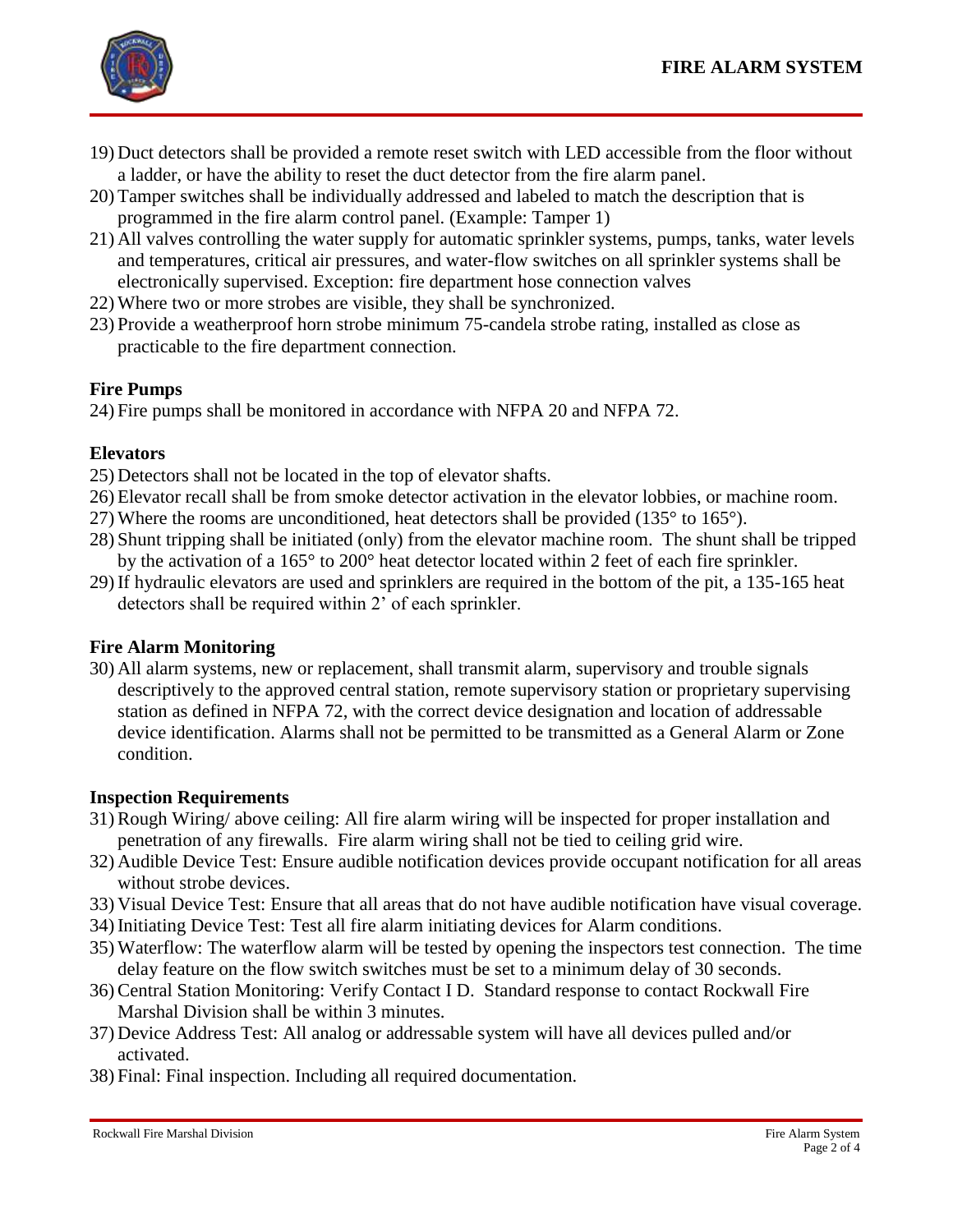

## **Documentation**

- 39) An installation certificate shall be provided.
- 40) A record of completion in accordance with NFPA 72 verifying that the system has been installed in accordance with the approved plans and specifications shall be provided.
- 41) Operating, testing and maintenance instructions and record drawings ("as-builts") and equipment specifications shall be provided at an approved location.

**Fire Alarm System Modification Requirements**- Plan submittal is only required for the following modifications:

- $\Box$  Addition or modification to initiation devices (such as smoke, heat, pulls and water flow switches)
- □ Panel Replacement (requires acceptance test)
- □ Addition of Power Supply or Panel of any type

Minor fire alarm system modifications (such as adding horn/strobe for fire sprinkler monitoring or expanded notification coverage) do not require plan submittal. Work not requiring plans submittal: Contractors shall install a white service tag indicating location (i.e. Suite #) and scope of work (i.e. "Added horn/strobe").

### **Submittal Requirements**

- 42) A "Wet" APS signature and stamp, or signed and sealed by a registered Fire Protection Engineer (PE), is required on all plan drawings and calculations.
- 43) Plans shall be designed and will be reviewed based on the requirements in the International Fire Code, 2015 Edition and NFPA 72, most recent edition, and shall be indicated on the plan drawings as the code and standard or record.
- 44) Plans shall be clear, legible and in a common and appropriate scale.
- 45) Plans shall indicate all walls and rooms. Ceiling tiles shall not be shown unless needed for clarity.
- 46) Plans shall contain sufficient detail to enable the plan reviewer to accomplish a complete review. The following information shall be provided on the plans;
	- a) North arrow.
	- b) Floor plan.
	- c) Project name.
	- d) Project address.
	- e) Device location.
	- f) Site map inset.
	- g) Type of device.
	- h) Provide a "point-to-point" wiring configuration.
	- i) Fire alarm control panel.
	- j) Annunciators.
	- k) Square footage.
	- l) Location of doors.
	- m) Intended use of each room.
	- n) Location of all air handling units.
	- o) Show location of all fire sprinkler risers, flow switches, tamper switches and fire pumps (if equipped).